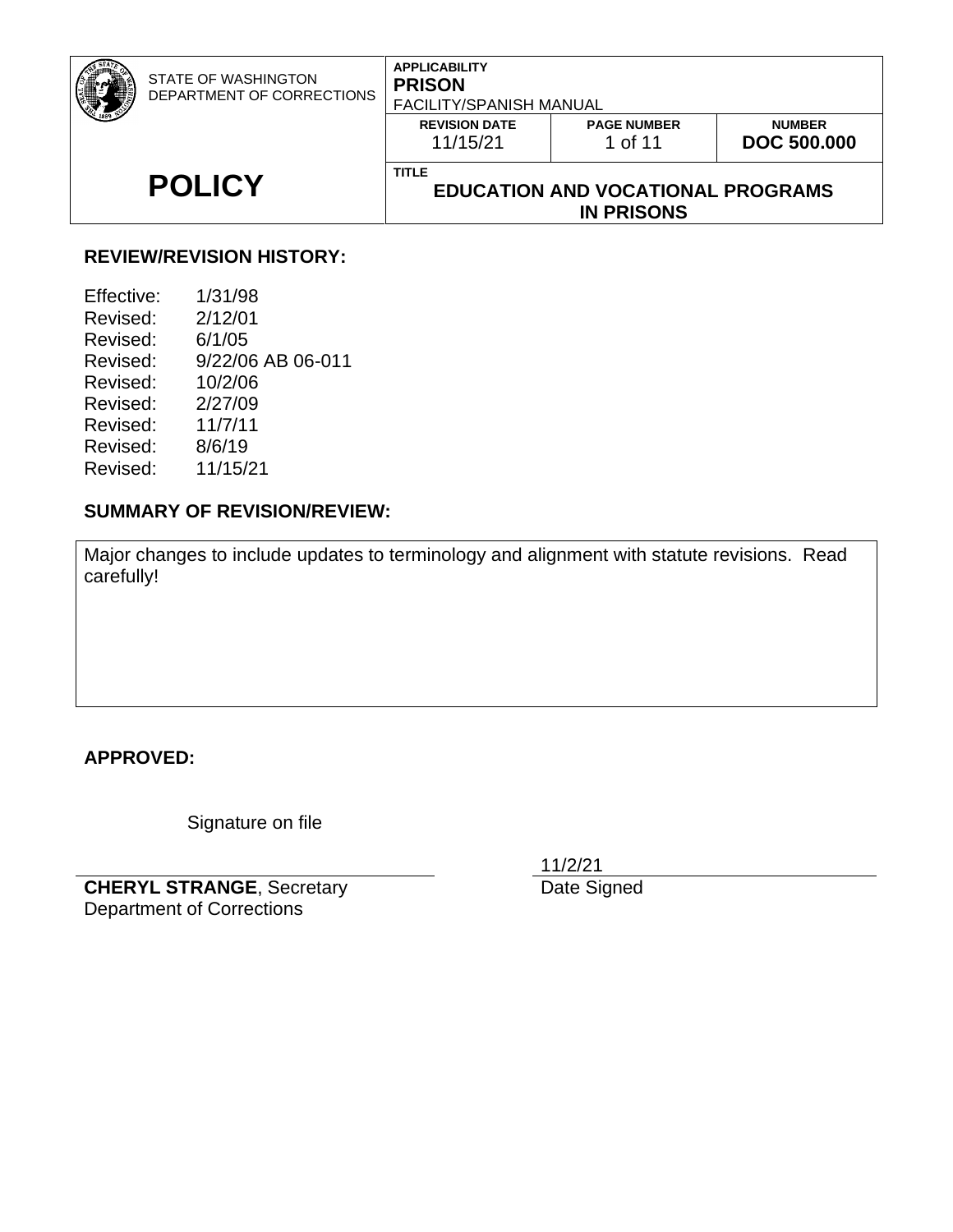| STATE OF WASHINGTON<br>DEPARTMENT OF CORRECTIONS | <b>APPLICABILITY</b><br><b>PRISON</b><br><b>FACILITY/SPANISH MANUAL</b>       |                               |                                     |
|--------------------------------------------------|-------------------------------------------------------------------------------|-------------------------------|-------------------------------------|
|                                                  | <b>REVISION DATE</b><br>11/15/21                                              | <b>PAGE NUMBER</b><br>2 of 11 | <b>NUMBER</b><br><b>DOC 500.000</b> |
| <b>POLICY</b>                                    | <b>TITLE</b><br><b>EDUCATION AND VOCATIONAL PROGRAMS</b><br><b>IN PRISONS</b> |                               |                                     |

### **REFERENCES:**

DOC 100.100 is hereby incorporated into this policy; [RCW 10.95;](http://apps.leg.wa.gov/RCW/default.aspx?cite=10.95) [RCW 28A.193.020;](http://apps.leg.wa.gov/RCW/default.aspx?cite=28A.193.020) RCW [28B.50.536;](https://apps.leg.wa.gov/rcw/default.aspx?cite=28B.50.536) [RCW 72.09.100;](http://apps.leg.wa.gov/RCW/default.aspx?cite=72.09.100) [RCW 72.09.130;](https://app.leg.wa.gov/RCW/default.aspx?cite=72.09.130) [RCW 72.09.270;](https://apps.leg.wa.gov/rcw/default.aspx?cite=72.09.270) RCW [72.09.460;](http://apps.leg.wa.gov/RCW/default.aspx?cite=72.09.460) DOC 200.000 Trust Accounts for Incarcerated Individuals; DOC 320.400 Risk and Needs Assessment Process; DOC 320.500 Youthful Offender Program; DOC 420.500 Tool Control (RESTRICTED); DOC 690.400 Individuals with Disabilities; DOC 850.030 Relationships/ Contacts with Individuals; [8 U.S.C. 1227;](https://www.govinfo.gov/app/details/USCODE-2011-title8/USCODE-2011-title8-chap12-subchapII-partIV-sec1227) [Americans with Disabilities Act \(ADA\);](http://www.ada.gov/pubs/ada.htm) [Family](http://www.gpo.gov/fdsys/pkg/CFR-2010-title34-vol1/xml/CFR-2010-title34-vol1-part99.xml)  [Educational Rights and Privacy Act \(FERPA\);](http://www.gpo.gov/fdsys/pkg/CFR-2010-title34-vol1/xml/CFR-2010-title34-vol1-part99.xml) [Individuals with Disabilities Education Act \(IDEA\)](https://sites.ed.gov/idea/)

### **POLICY:**

- I. The Department aims to provide basic academic skills, vocational training, and workforce education programs designed to meet the individual's needs and enhance pathways for post-release employment and/or education.
	- A. Academic and vocational programs and/or personnel are accredited, recognized, certified, or licensed by the state or other acceptable organization or authority.
- II. The Department will focus on providing vocational programs that are labor market driven, developing skills needed for facility and Correctional Industries jobs, and are accepted by community-based training programs to allow the individual to transfer and complete programs upon release, if necessary.
- III. The Department will offer postsecondary education opportunities designed to prepare entry into the workforce.
- IV. Individuals may be required to participate in a combination of work, education, and vocational programs. Educational program participation will always be addressed as a priority.

### **DIRECTIVE:**

- I. Responsibilities
	- A. The Educational Services Administrator will coordinate the Department's education system and:
		- 1. Analyze program needs annually,
		- 2. Develop a program budget,
		- 3. Recommend a statewide service delivery plan,
		- 4. Monitor use of resources and expenditures,
		- 5. Monitor provider equipment and software inventory lists for accuracy,
		- 6. Conduct quarterly contract compliance reviews, and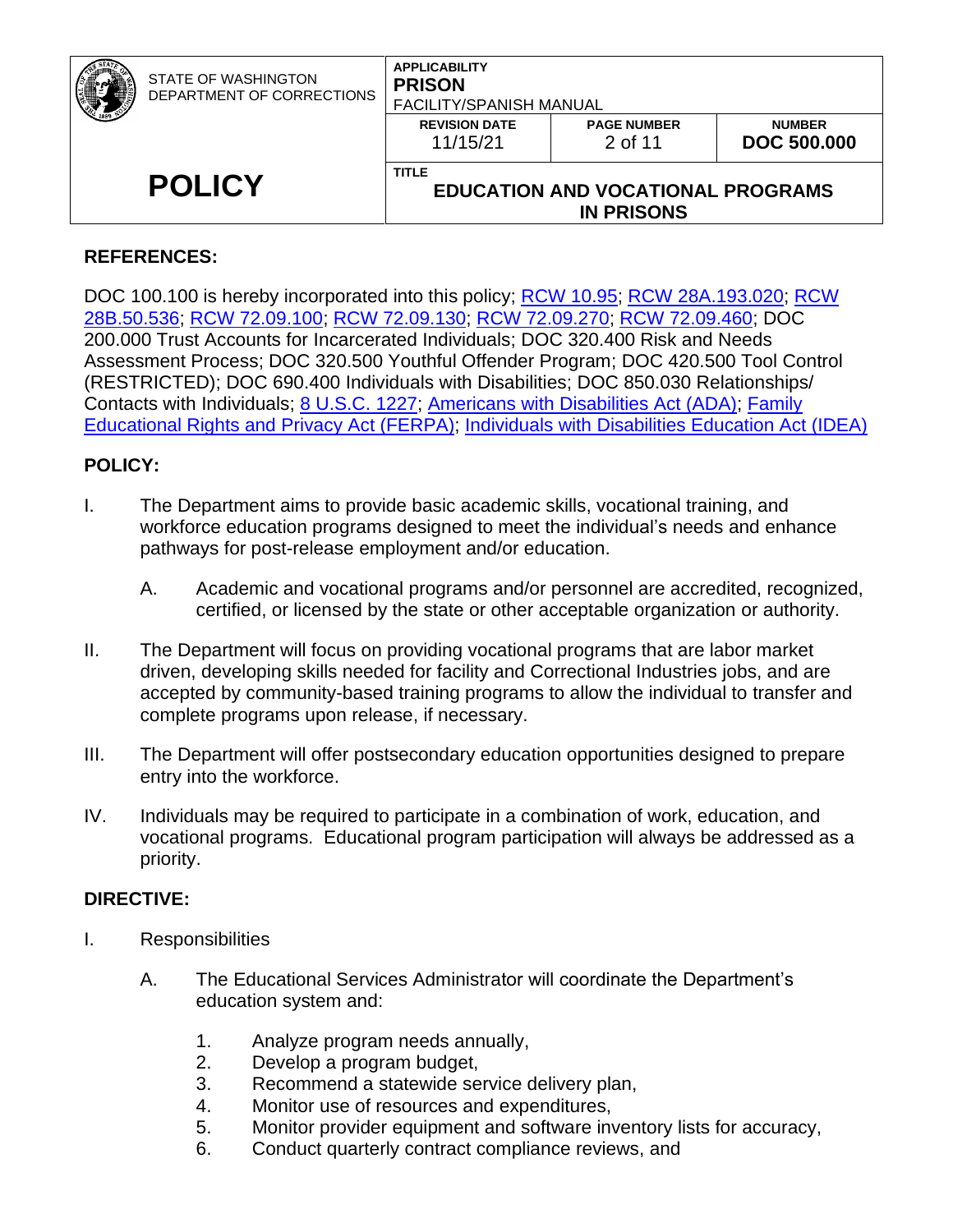| <b>POLICY</b>                                    | <b>TITLE</b>                                                     | <b>EDUCATION AND VOCATIONAL PROGRAMS</b><br><b>IN PRISONS</b> |                                     |
|--------------------------------------------------|------------------------------------------------------------------|---------------------------------------------------------------|-------------------------------------|
|                                                  | <b>REVISION DATE</b><br>11/15/21                                 | <b>PAGE NUMBER</b><br>3 of 11                                 | <b>NUMBER</b><br><b>DOC 500.000</b> |
| STATE OF WASHINGTON<br>DEPARTMENT OF CORRECTIONS | <b>APPLICABILITY</b><br><b>PRISON</b><br>FACILITY/SPANISH MANUAL |                                                               |                                     |

- 7. Ensure curriculum related projects that could be a potential security risk have prior written approval from the Security Management Unit.
- II. Requirements
	- A. Facilities will make available an approved programs list. Programs will be provided at times when the majority of the population is available and can participate.
	- B. Programs offered at different facilities will be standardized when possible to allow for completion if transferred.
	- C. Educational programs will meet Americans with Disabilities Act (ADA) requirements regarding reasonable accommodations for individuals with disabilities per DOC 690.400 Individuals with Disabilities.
	- D. Disclosure of any information will comply with the Family Educational Rights and Privacy Act (FERPA).
- III. Assessment and Referrals
	- A. Incoming individuals will be tested to determine basic academic skill levels that will create a system generated referral. Education employees/contract staff will have sole authority to change the status of system referrals.
	- B. Education employees/contract staff and case managers will:
		- 1. Review the education assessment and employment history included in the Custody Facility Plan to determine the individual's need for services and assist in developing a career and education plan.
		- 2. Refer individuals to educational and vocational services consistent with the Custody Facility Plan and the assessment conducted per DOC 320.400 Risk and Needs Assessment Process. Before a referral is made, the following will be identified and considered:
			- a. Risk and need levels
			- b. Reported and/or verified education history
			- c. Employment history
			- d. Job skills and experience
			- e. Vocational skill level
			- f. Expected release date
			- g. Custody level
			- h. Possible custody change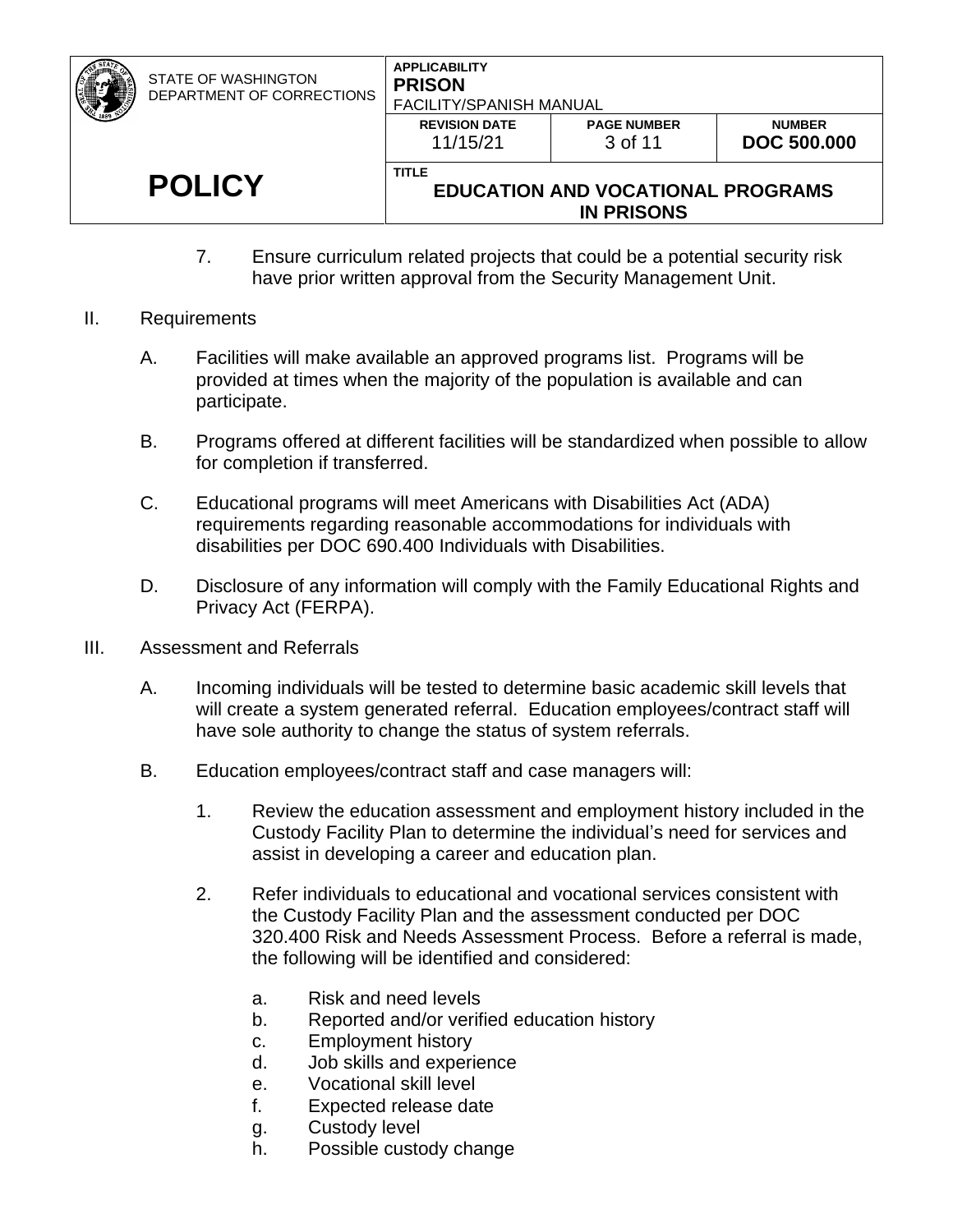#### **APPLICABILITY PRISON** FACILITY/SPANISH MANUAL

**REVISION DATE** 11/15/21

**PAGE NUMBER** 4 of 11

**NUMBER DOC 500.000**

# **POLICY**

### **EDUCATION AND VOCATIONAL PROGRAMS IN PRISONS**

- i. Judgment and Sentence conditions
- j. Prior participation or completion in Department provided education and work programs
- k. Availability of program resources

**TITLE**

- l. Willingness to complete programs
- 3. Ensure that individuals assigned to education programming do not discontinue programming for full-time employment.
- 4. Provide help in managing work schedules to accommodate education programming.
- C. Referrals will be prioritized based on risk level, individual needs, expected release date, and availability of program resources.
- D. If employment is identified as high-need or high-risk, an educational course that leads to employment as a priority should be established.
- IV. Program Enrollment
	- A. Facility education employees/contract staff will document verification that the individual has earned a high school diploma or high school equivalency certificate in the electronic file.
		- 1. Pending verification, mandatory enrollment in basic skills programs may be delayed up to 60 days at the discretion of the education dean/director.
	- B. Individuals with physical, mental, medical, or health issues may be exempted from mandatory basic skills enrollment by the case manager and education employees/contract staff, with input from mental health/health services, as appropriate. Exemptions will be documented in the Case Management Plan.
	- C. Enrollment in education programs will be planned as a component of the Custody Facility Plan or Case Management Plan to allow time for completion.
	- D. Education programs available for individuals who are 18 and over will include:
		- 1. Basic skills programs (i.e., Adult Basic Education, General Educational Development (GED), High School (HS) 21+, and English as a Second Language),
		- 2. Pre-college programs (i.e., developmental education courses needed to raise student's skills to college level), and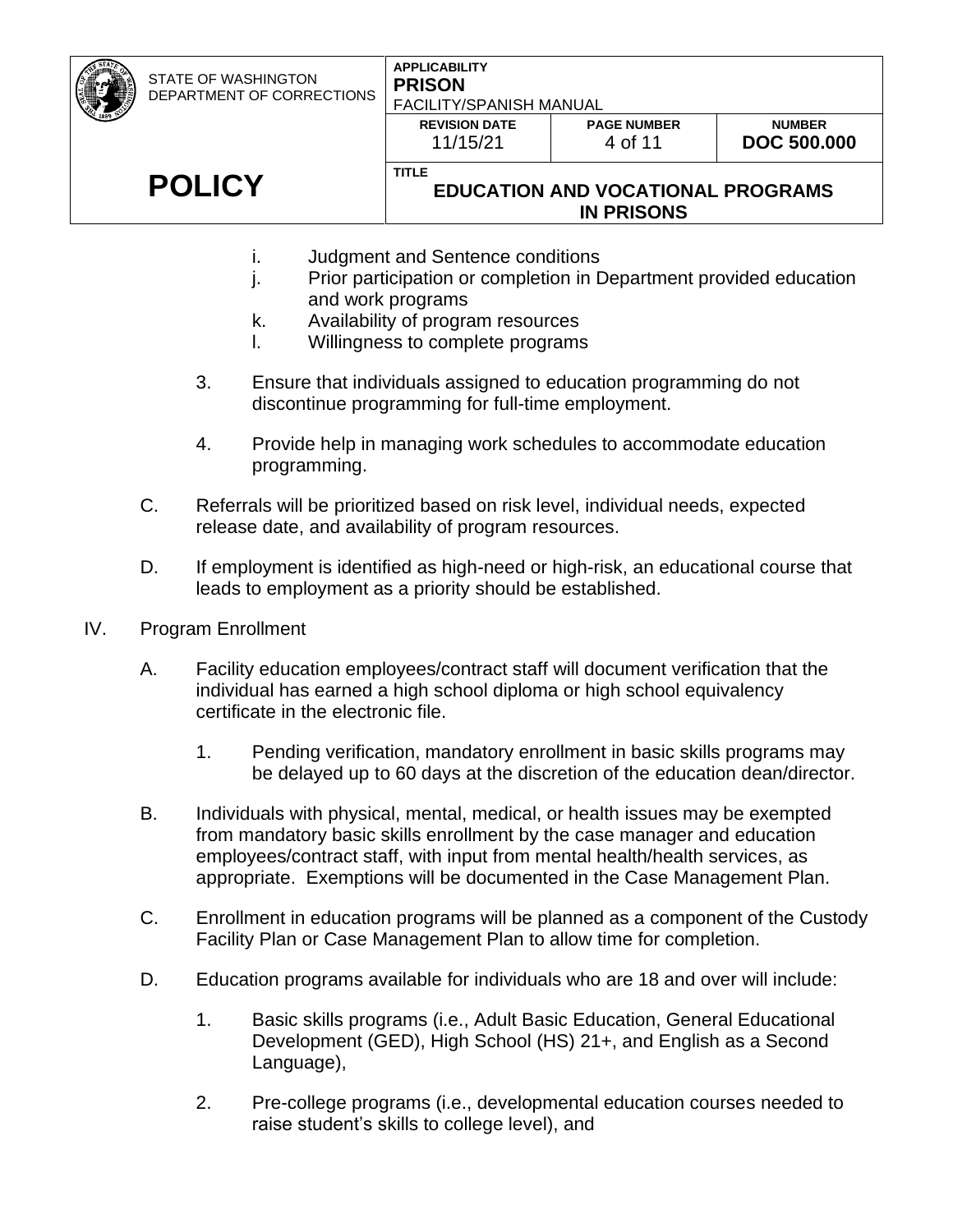#### **APPLICABILITY PRISON** FACILITY/SPANISH MANUAL

**REVISION DATE** 11/15/21

**TITLE**

**PAGE NUMBER** 5 of 11

## **POLICY**

### **EDUCATION AND VOCATIONAL PROGRAMS IN PRISONS**

- 3. Postsecondary education including Washington state-recognized preapprenticeship programs, vocational certificate completion, and postsecondary degrees limited to no more than a bachelor's degree.
- E. Priority enrollment for basic skills programs will be for individuals who:
	- 1. Do not already possess a postsecondary education degree, and
	- 2. Have a reentry plan that includes participation in a postsecondary degree or certificate education program that is:
		- a. Offered at the facility where the individual is housed,
		- b. Approved by the Department as eligible and effective, and
		- c. Limited to a postsecondary degree or certificate program.
- F. Enrollment for vocational and workforce education will be prioritized for individuals in the following order:
	- 1. High-risk or high-need who have less than 7 years to ERD.
	- 2. Moderate and Low Risk who have less than 7 years to ERD.
	- 3. High and Moderate Risk who have more than 7 years to ERD.
	- 4. Low Risk who have more than 7 years to ERD or self-paying individuals.
- G. Based on facility need, individuals working in Class II Industries may be considered for a basic skills program upon approval.
- H. The Superintendent/designee may excuse or defer enrollment based on security considerations, conduct, or medical concerns.
- I. Services for individuals under the age of 18 will be provided per DOC 320.500 Youthful Offender Program.
- V. Transfer Holds
	- A. Requests to place a hold on an individual's transfer to another facility may be submitted to the Education Services Administrator when the hold would benefit the individual's vocational/educational needs.
	- B. Education holds will be considered for students enrolled in HS 21+ or Open Doors programs.
	- C. Vocational and postsecondary education holds will be considered as follows:
		- 1. Associate degree Up to 2 years (24 months)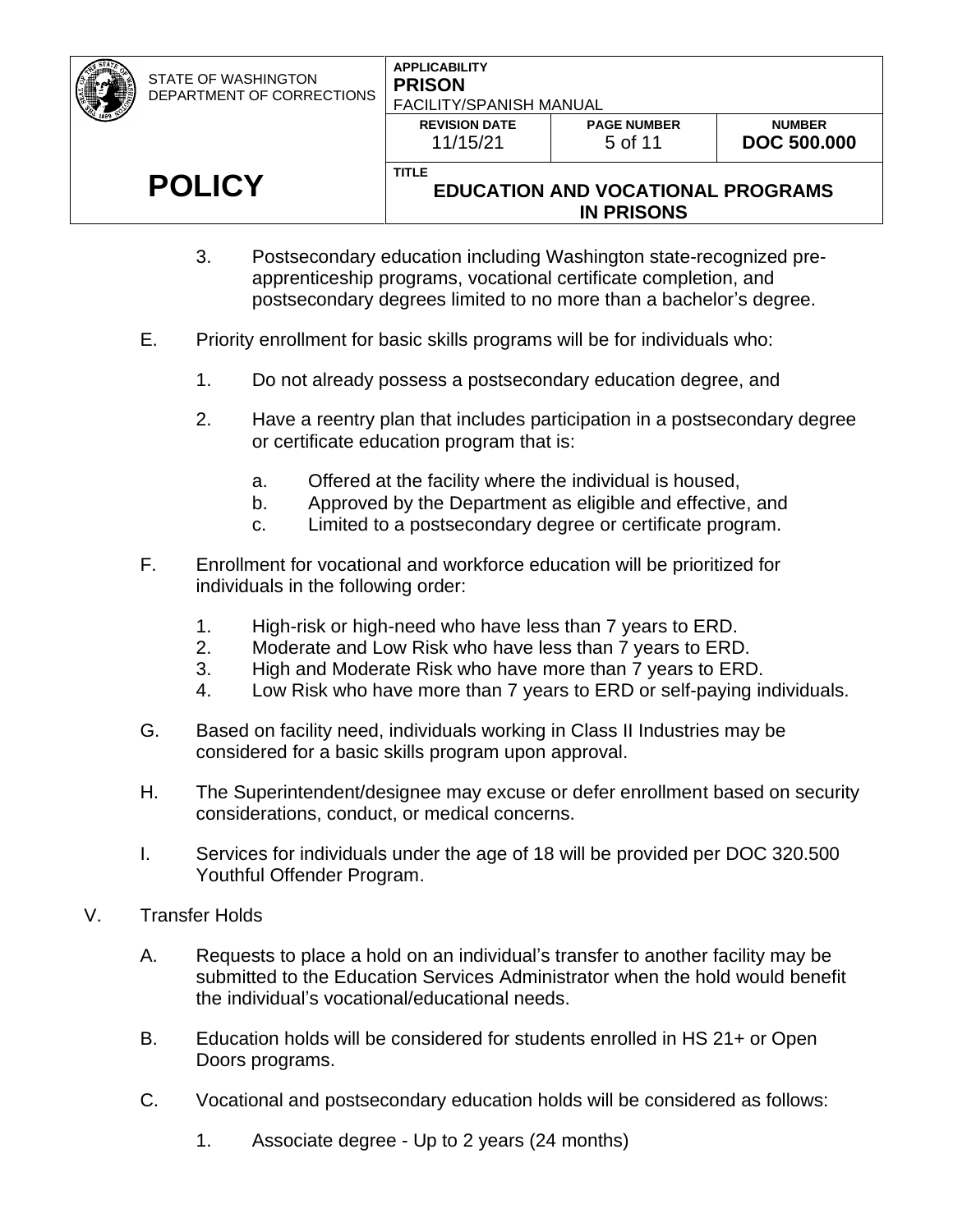#### **APPLICABILITY PRISON** FACILITY/SPANISH MANUAL

| FAUILITTI JPANIJA MANUAL         |                               |                                     |  |  |  |  |
|----------------------------------|-------------------------------|-------------------------------------|--|--|--|--|
| <b>REVISION DATE</b><br>11/15/21 | <b>PAGE NUMBER</b><br>6 of 11 | <b>NUMBER</b><br><b>DOC 500,000</b> |  |  |  |  |
| <b>TITLE</b>                     |                               |                                     |  |  |  |  |

## **POLICY**

### **EDUCATION AND VOCATIONAL PROGRAMS IN PRISONS**

- 2. One year certificate programs Up to 2 quarters (6 months) if within 6 months of completion
- 3. Short term certificate program Up to one quarter (3 months)
- D. Holds may be extended in extenuating circumstances or changed/removed by the Educational Services Administrator due to the safety and security of the facility.
- VI. Participant Responsibility
	- A. Individuals participating in education and/or vocational programs are expected to participate in a minimum of 12 hours of instruction per week or each session the class is scheduled, whichever is greater, unless the individual has limited capacity or is required to participate in other programs (e.g., substance abuse/ sex offender/court-ordered treatment, cognitive behavior intervention).
		- 1. Failure to participate in assigned programming may result in disciplinary action, loss of earned time, and/or programming points.
		- 2. Students who refuse to participate in Department-funded educational programming will lose privileges to include access to employment, incentive programs, and future participation in programs.
		- 3. Students will meet with a multi-disciplinary team to review their refusal to participate in programs.
	- B. An individual participating in postsecondary education will not be paid during regularly scheduled class time.
	- C. Students will maintain attendance and behavior as required by the facility and education provider and demonstrate measurable progress consistent with program standards and meet the Satisfactory Academic Progress policies of the provider.
		- 1. Employment will be adjusted or suspended if the student is unable to maintain satisfactory academic progress and attendance.
		- 2. An education/vocational performance evaluation will be documented at least once in a twelve-month period by the case manager in the individual's electronic file.
	- D. Individuals who have received maximum benefit from the program, as determined by assessed ability, faculty, and dean/director, may be exempted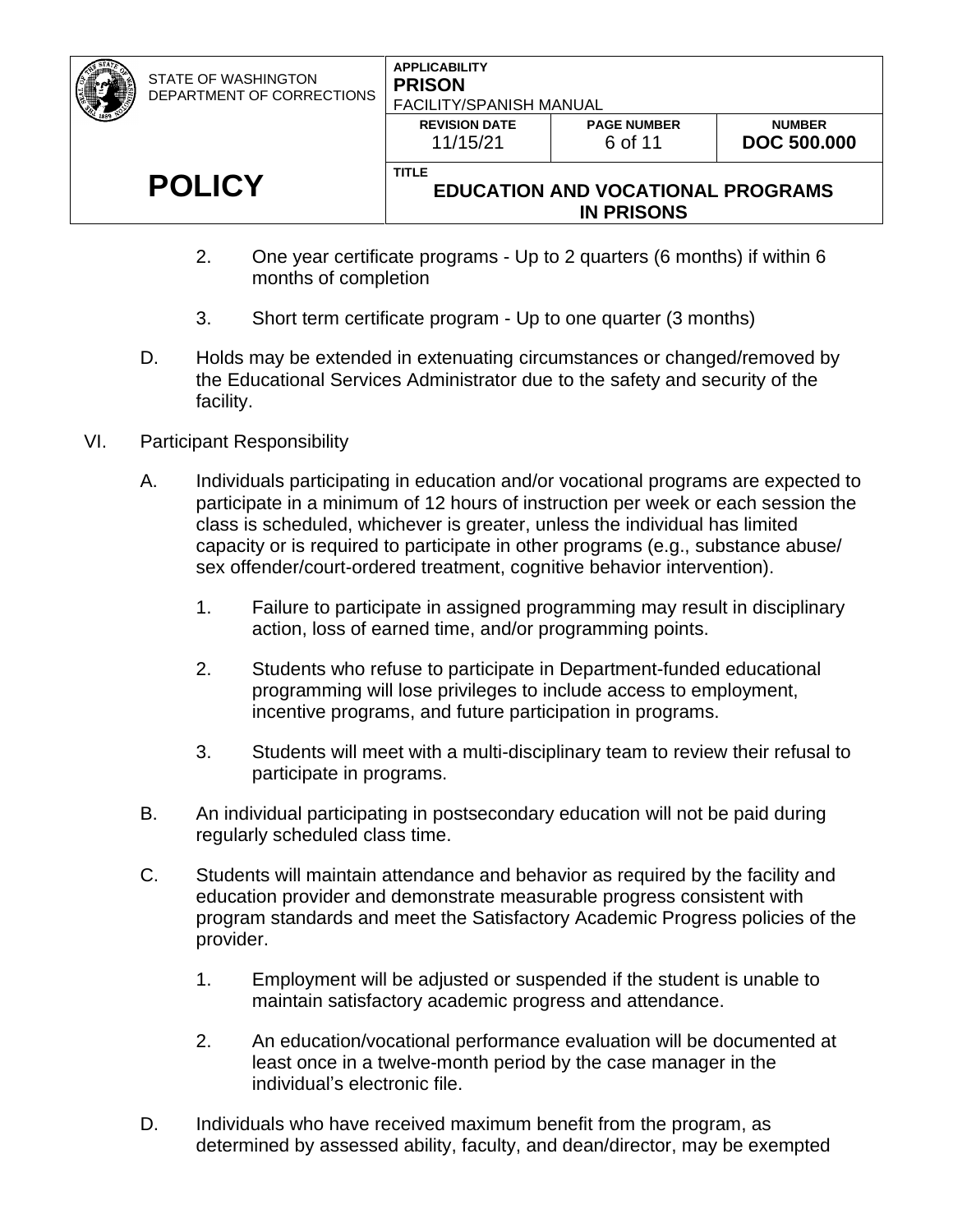| <b>STATE OF WASHINGTON</b><br>DEPARTMENT OF CORRECTIONS | <b>APPLICABILITY</b><br><b>PRISON</b><br><b>FACILITY/SPANISH MANUAL</b> |                                                               |                                     |
|---------------------------------------------------------|-------------------------------------------------------------------------|---------------------------------------------------------------|-------------------------------------|
|                                                         | <b>REVISION DATE</b><br>11/15/21                                        | <b>PAGE NUMBER</b><br>7 of 11                                 | <b>NUMBER</b><br><b>DOC 500,000</b> |
| <b>POLICY</b>                                           | <b>TITLE</b>                                                            | <b>EDUCATION AND VOCATIONAL PROGRAMS</b><br><b>IN PRISONS</b> |                                     |

from further participation without loss of privileges. The education provider will notify their case manager.

#### VII. Fees

- A. Fees are not charged for basic academic skills instruction.
- B. Individuals who have already earned a postsecondary degree, one-year state vocational certificate, or pre-apprenticeship program while incarcerated may request to enroll in subsequent programs and may be required to pay tuition per Student Financial Responsibility (Attachment 1).
	- 1. Individuals who have previously earned a degree and are unable to return to employment in that degree field may be eligible to participate in a Department-funded one-year state vocational certificate postsecondary degree at no additional cost.
		- a. The decision that the student will pay all or part of the cost will be documented in the electronic file.
	- 2. Students are not required to pay costs for participation in subsequent postsecondary education programs if the program is associated with their work program, current educational program, or community employment.
		- a. If a subsequent postsecondary education program is not associated with the student's work program, current educational program, or community employment, tuition will be required per Student Financial Responsibility (Attachment 1).
	- 3. An individual's ability to pay tuition will be determined by the monthly income and balance of funds available in their account. Monthly income will be determined by taking the average of the most recent 3 months' wages, gratuities, and deposits, regardless of the source.
		- a. Individuals without a monthly income, but having a balance of funds available, will pay a portion based on the average balance of the most recent 3 months, leaving not less than \$10.00 in the account.
		- b. The portion paid by the individual is determined using the per credit hour fee set by the Washington State Board for Community and Technical Colleges.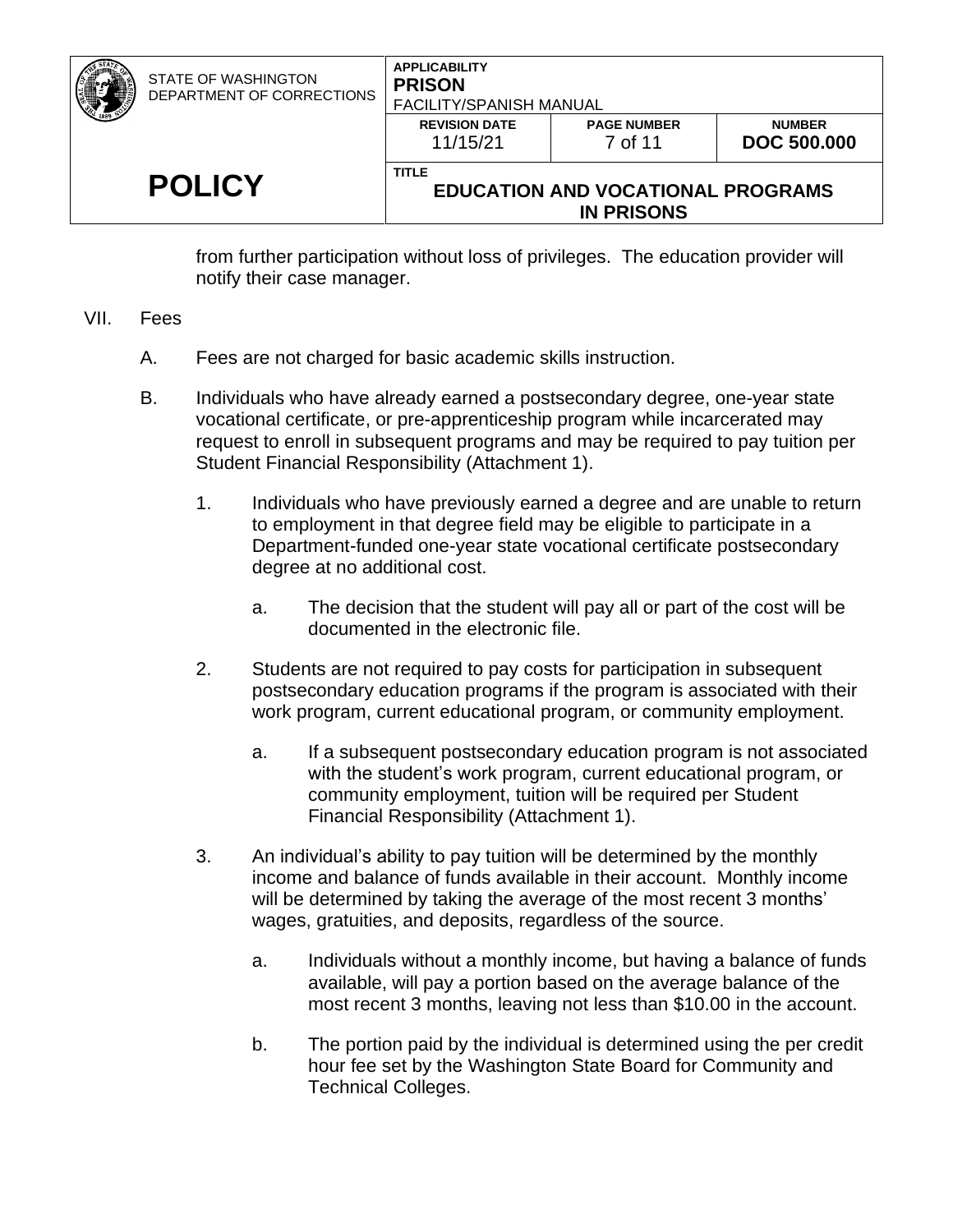| <b>POLICY</b>                                           | <b>TITLE</b><br><b>EDUCATION AND VOCATIONAL PROGRAMS</b><br><b>IN PRISONS</b> |                               |                                     |
|---------------------------------------------------------|-------------------------------------------------------------------------------|-------------------------------|-------------------------------------|
|                                                         | <b>REVISION DATE</b><br>11/15/21                                              | <b>PAGE NUMBER</b><br>8 of 11 | <b>NUMBER</b><br><b>DOC 500.000</b> |
| <b>STATE OF WASHINGTON</b><br>DEPARTMENT OF CORRECTIONS | <b>APPLICABILITY</b><br><b>PRISON</b><br><b>FACILITY/SPANISH MANUAL</b>       |                               |                                     |

- 4. Tuition and fees will be made payable to the Department for deposit into the General Fund. Payment will be made prior to participation in class. Education debt will not be permitted.
	- a. Family members or third parties may provide payment for tuition and fees. These funds may be transferred from the education subaccount.
- 5. Facility procedures will be developed in conjunction with DOC 200.000 Trust Accounts for Incarcerated Individuals for payment of tuition and communication with education providers.
- C. Fees will not be charged to eligible individuals for Department-funded programs for a vocational program that is less than 45 credits, the first one-year state vocational certificate for which the Department does not offer a degree, or the first associate workforce degree.
- D. Individuals sentenced to death per RCW 10.95 or subject to deportation per 8 U.S.C. 1227 may participate in:
	- 1. Postsecondary education programs provided by the Department or contracted providers if the program is paid for by the individual or a third party and space is available.
		- a. A written request to participate must be submitted by the individual to the case manager and education dean/director. The request will be documented in the electronic file.
	- 2. Vocational skills training required for a work program.
- E. A refund will not be provided if an individual who has fully or partially paid for a subsequent vocational program is transferred due to negative behavior. If the transfer is not due to negative behavior, a refund will be made according to the education provider's scale for refunds.
- F. Department-funded students and third-party funded students may enroll in the same program courses. Costs must be paid by appropriate funds based on the percentage of enrollment.
- VIII. Program Operations
	- A. Education providers will supply a course curriculum outline to the facility. Courses will be supported by appropriate classroom materials.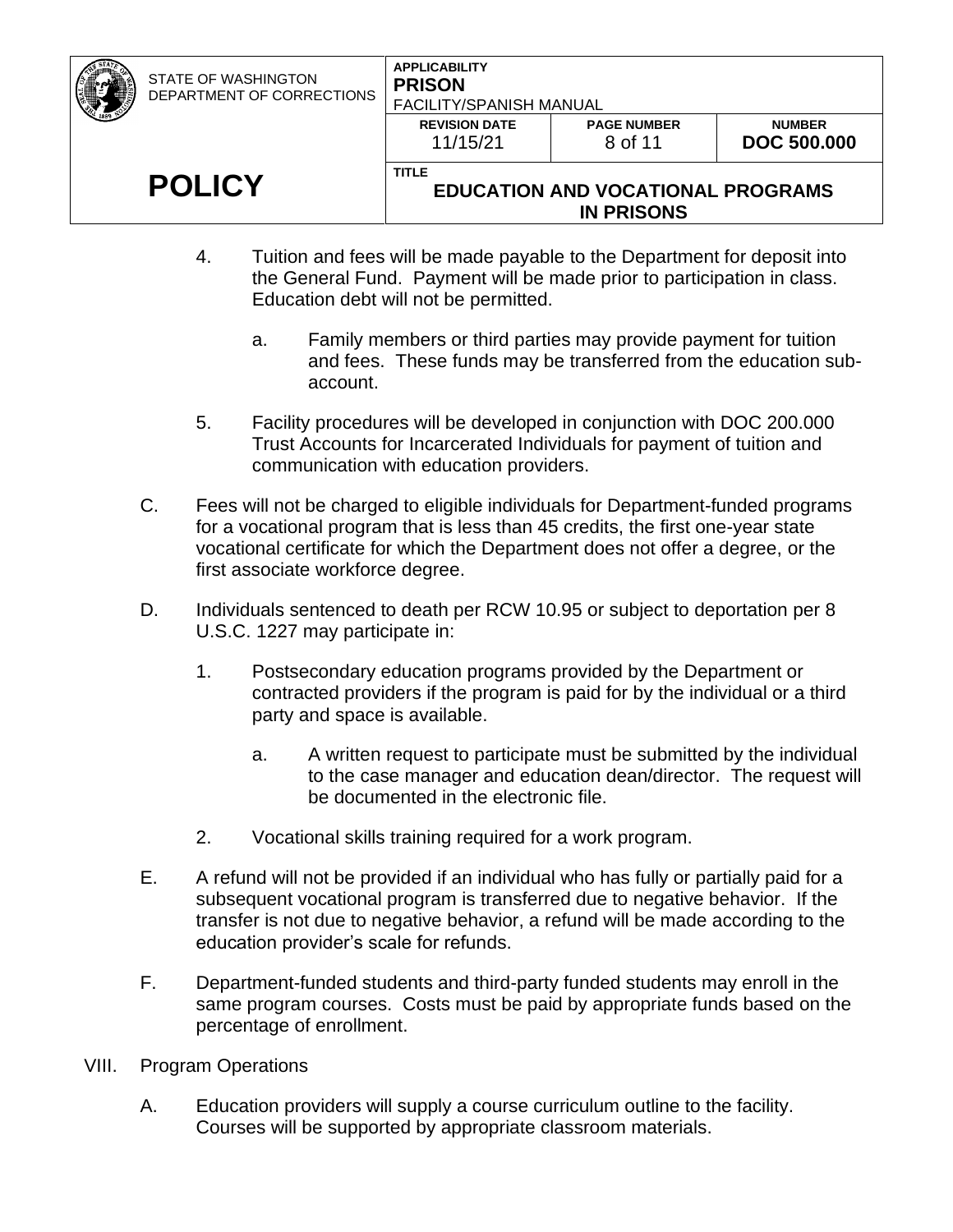**REVISION DATE** 11/15/21

# **POLICY**

#### **TITLE EDUCATION AND VOCATIONAL PROGRAMS IN PRISONS**

- B. Education providers will maintain an educational file on each student, to include documented attendance, progress, and achievements.
- C. Classrooms and computer labs are set up to enhance security and ensure appropriate use of computers, equipment, and tools.
	- 1. Set up will be so the instructor can view input screens and work process/ product for all students and teaching assistants either directly or through electronic monitoring.
	- 2. Printers, scanners, and input devices, not including keyboards and mice, will be secured at the instructor's desk and/or other secured area.
	- 3. Equipment and tools will be maintained and inventoried per DOC 420.500 Tool Control (RESTRICTED).
- D. Classroom Assistants working in education will not have additional privileges.
- E. Employees/contract staff maintaining and tracking education programs in the individual's electronic file will ensure the accuracy of schedules and locations for each class.
- F. Appointments that are not tracked in the individual's electronic file (e.g., registration, testing, education orientation, advising, graduation) will be scheduled using the callout system.
- G. The facility will assist education providers in organizing formal recognition of achievements (e.g., graduation ceremonies).
- H. Individuals will be provided with a copy of the unofficial transcript at no cost upon their release or transfer when they have participated in a postsecondary education program.
	- 1. Transcripts will be provided even if the individual became ineligible to participate in or didn't finish the program.
- X. Reentry
	- A. Education employees/contract staff may assist with:
		- 1. Completing and submitting the Free Application for Federal Student Aid (FAFSA) application and Selective Service registration,
		- 2. Contacting previous colleges,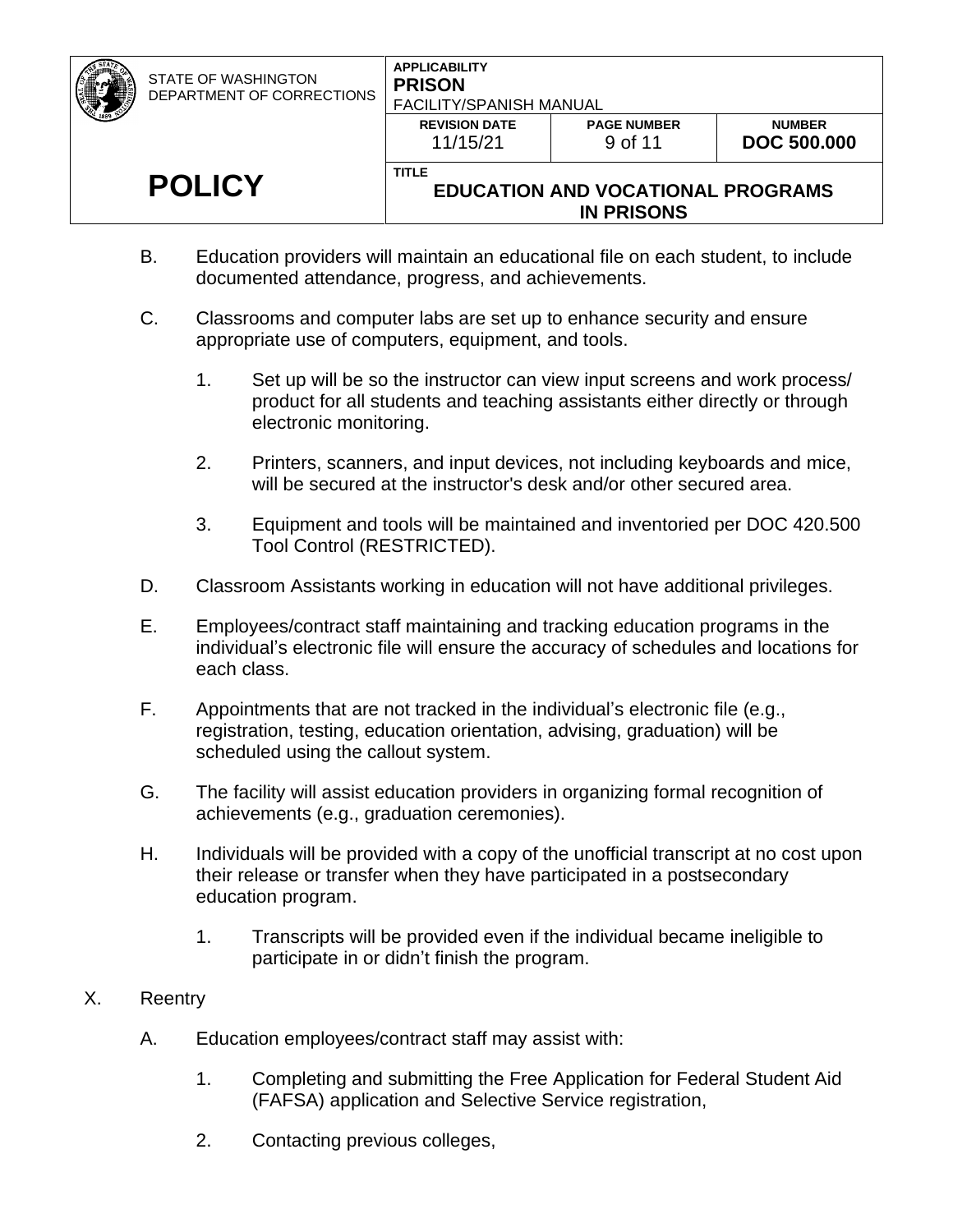#### **APPLICABILITY PRISON** FACILITY/SPANISH MANUAL

| <b>LICY</b> | <b>TITLE</b>                     | <b>EDUCATION AND VOCATIONAL PROGRAMS</b><br><b>IN PRISONS</b> |                                     |
|-------------|----------------------------------|---------------------------------------------------------------|-------------------------------------|
|             | <b>REVISION DATE</b><br>11/15/21 | <b>PAGE NUMBER</b><br>10 of 11                                | <b>NUMBER</b><br><b>DOC 500,000</b> |
|             | - FAUILI I YOFANIƏH MANUAL       |                                                               |                                     |

- 3. Arranging conference calls (e.g., teleconference, Skype) with college admissions staff, and
- 4. Issues with the financial aid application, Selective Service registration, and/or student loan default.
- B. References for incarcerated individuals will be reviewed by the dean/director and follow DOC 850.030 Relationships/Contacts with Individuals.
- XI. Data Collection

**POLICY**

- A. The Programs section of the electronic file will be used to:
	- 1. Document and track:
		- a. Programs
		- b. Sessions
		- c. Providers
		- d. Referrals
		- e. Attendance
		- f. Participation
		- g. Evaluation
		- h. Certificates
	- 2. Generate data reports on:
		- a. Program activity
		- b. Program referral
		- c. Individuals without program assignments
		- d. Participation by program
		- e. Active program sessions
		- f. Certificates awarded
		- g. Needs summary
- B. Data will be used to determine future programs for each facility's population, risk, and needs. Input will be solicited from community partners in academic and vocational education.

### **DEFINITIONS:**

Words/terms appearing in this policy may be defined in the glossary section of the Policy Manual.

## **ATTACHMENTS:**